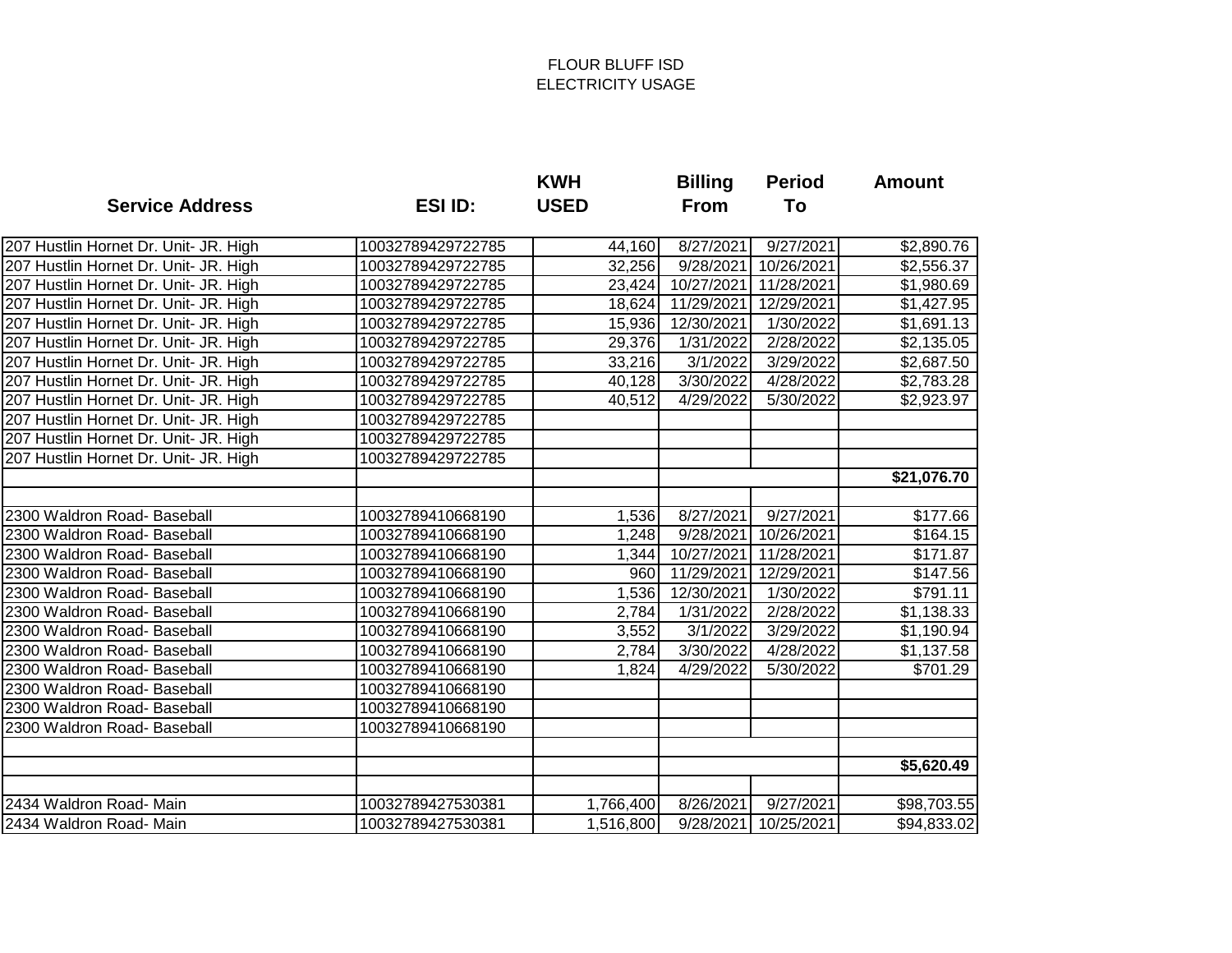|                                    |                   | <b>KWH</b>  | <b>Billing</b> | <b>Period</b>          | <b>Amount</b>       |
|------------------------------------|-------------------|-------------|----------------|------------------------|---------------------|
| <b>Service Address</b>             | <b>ESI ID:</b>    | <b>USED</b> | <b>From</b>    | To                     |                     |
| 2434 Waldron Road- Main            | 10032789427530381 | 1,528,800   | 10/26/2021     | 11/27/2021             | \$94,040.04         |
| 2434 Waldron Road- Main            | 10032789427530381 | 1,418,400   | 11/28/2021     | 12/28/2021             | \$89,224.83         |
| 2434 Waldron Road- Main            | 10032789427530381 | 1,348,800   | 12/29/2021     | 1/29/2022              | \$96,045.36         |
| 2434 Waldron Road- Main            | 10032789427530381 | 1,192,800   | 1/30/2022      | 2/27/2022              | \$82,388.40         |
| 2434 Waldron Road- Main            | 10032789427530381 | 1,195,200   | 2/28/2022      | 3/28/2022              | \$82,447.78         |
| 2434 Waldron Road- Main            | 10032789427530381 | 1,442,400   | 3/29/2022      | 4/27/2022              | \$95,622.74         |
| 2434 Waldron Road- Main            | 10032789427530381 | 1,636,800   | 4/28/2022      | 5/29/2022              | \$102,954.80        |
| 2434 Waldron Road- Main            | 10032789427530381 |             |                |                        |                     |
| 2434 Waldron Road- Main            | 10032789427530381 |             |                |                        |                     |
| 2434 Waldron Road- Main            | 10032789427530381 |             |                |                        |                     |
|                                    |                   |             |                |                        | \$836,260.52        |
|                                    |                   |             |                |                        |                     |
| 2434 Waldron Road-Outdoor Lighting | 10032789427530382 | 155         | 8/27/2021      | 9/27/2021              | \$19.68             |
| 2434 Waldron Road-Outdoor Lighting | 10032789427530382 | 155         | 9/28/2021      | 10/26/2021             | $\overline{$}19.93$ |
| 2434 Waldron Road-Outdoor Lighting | 10032789427530382 | 155         | 10/27/2021     | 11/28/2021             | \$19.91             |
| 2434 Waldron Road-Outdoor Lighting | 10032789427530382 | 155         | 11/29/2021     | 12/29/2021             | \$19.97             |
| 2434 Waldron Road-Outdoor Lighting | 10032789427530382 | 155         | 12/30/2021     | 1/30/2022              | \$20.79             |
| 2434 Waldron Road-Outdoor Lighting | 10032789427530382 | 155         | 1/31/2022      | $\overline{2/28/2022}$ | \$20.06             |
| 2434 Waldron Road-Outdoor Lighting | 10032789427530382 | 155         | 3/1/2022       | 3/29/2022              | \$20.06             |
| 2434 Waldron Road-Outdoor Lighting | 10032789427530382 | 155         | 3/30/2022      | 4/28/2022              | \$20.34             |
| 2434 Waldron Road-Outdoor Lighting | 10032789427530382 | 155         | 4/29/2022      | 5/30/2022              | \$20.44             |
| 2434 Waldron Road-Outdoor Lighting | 10032789427530382 |             |                |                        |                     |
| 2434 Waldron Road-Outdoor Lighting | 10032789427530382 |             |                |                        |                     |
| 2434 Waldron Road-Outdoor Lighting | 10032789427530382 |             |                |                        |                     |
|                                    |                   |             |                |                        | \$181.18            |
| 2434 Waldron Road-Outdoor Lighting | 10032789427530383 | 310         | 8/27/2021      | 9/27/2021              | \$42.89             |
| 2434 Waldron Road-Outdoor Lighting | 10032789427530383 | 310         | 9/28/2021      | 10/26/2021             | \$43.39             |
| 2434 Waldron Road-Outdoor Lighting | 10032789427530383 | 310         | 10/27/2021     | 11/28/2021             | \$43.35             |
| 2434 Waldron Road-Outdoor Lighting | 10032789427530383 |             | 310 11/29/2021 | 12/29/2021             | \$43.47             |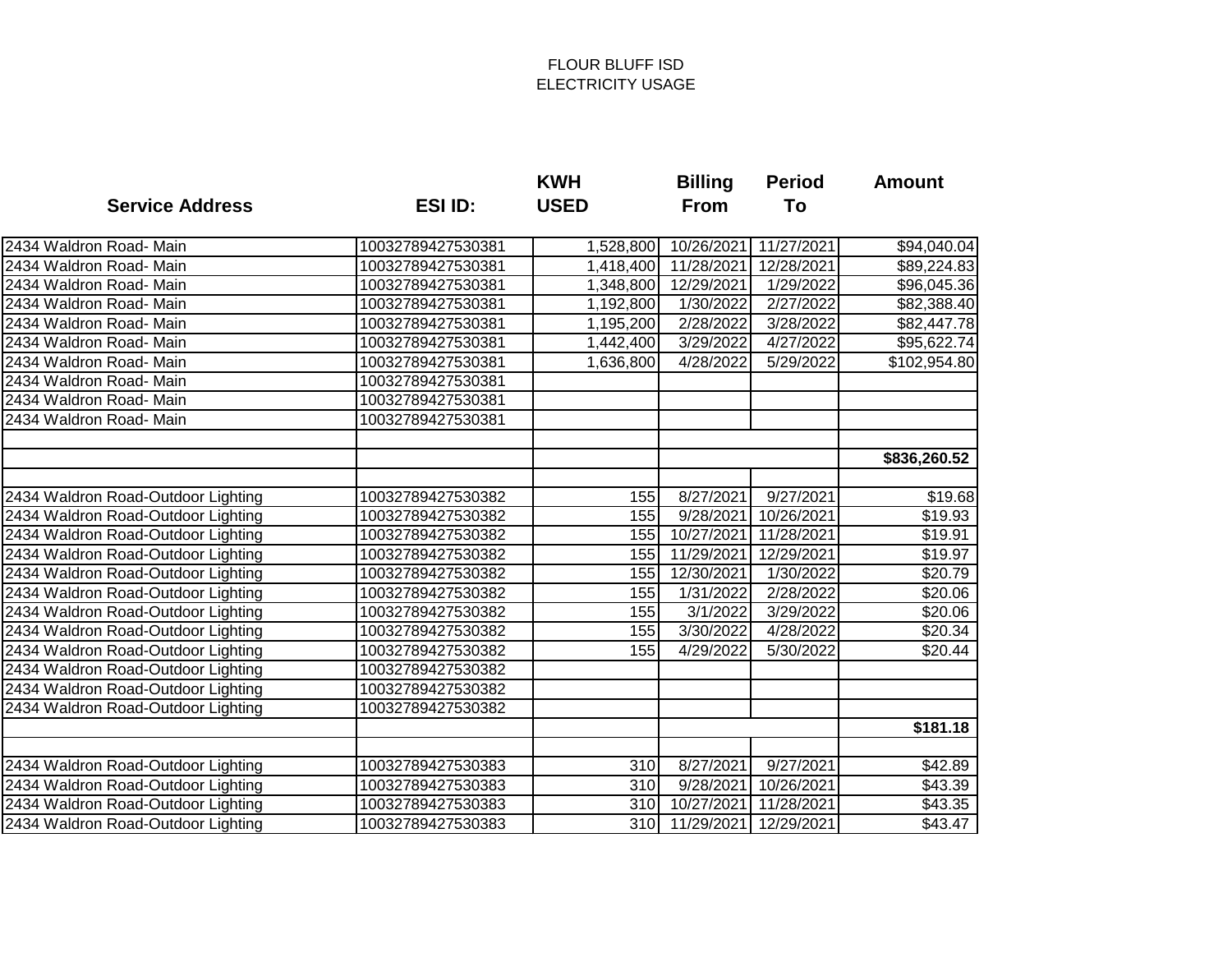|                                              |                   | <b>KWH</b>  | <b>Billing</b>        | <b>Period</b>          | <b>Amount</b> |
|----------------------------------------------|-------------------|-------------|-----------------------|------------------------|---------------|
| <b>Service Address</b>                       | <b>ESI ID:</b>    | <b>USED</b> | From                  | To                     |               |
| 2434 Waldron Road-Outdoor Lighting           | 10032789427530383 | 310         | 12/30/2021            | 1/30/2022              | \$45.08       |
| 2434 Waldron Road-Outdoor Lighting           | 10032789427530383 | 310         | 1/31/2022             | 2/28/2022              | \$43.63       |
| 2434 Waldron Road-Outdoor Lighting           | 10032789427530383 | 310         | 3/1/2022              | 3/29/2022              | \$43.63       |
| 2434 Waldron Road-Outdoor Lighting           | 10032789427530383 | 310         | 3/30/2022             | 4/28/2022              | \$44.20       |
| 2434 Waldron Road-Outdoor Lighting           | 10032789427530383 | 310         | 4/29/2022             | 5/30/2022              | \$44.38       |
| 2434 Waldron Road-Outdoor Lighting           | 10032789427530383 |             |                       |                        |               |
| 2434 Waldron Road-Outdoor Lighting           | 10032789427530383 |             |                       |                        |               |
| 2434 Waldron Road-Outdoor Lighting           | 10032789427530383 |             |                       |                        |               |
|                                              |                   |             |                       |                        | \$394.02      |
| 2505 Waldron Road - Field House              | 10032789495151379 | 8,480       | 8/27/2021             | 9/27/2021              | \$726.44      |
| 2505 Waldron Road - Field House              | 10032789495151379 | 8,800       | 9/28/2021             | 10/26/2021             | \$842.26      |
| 2505 Waldron Road - Field House              | 10032789495151379 | 8,640       | 10/27/2021            | 11/28/2021             | \$829.31      |
| 2505 Waldron Road - Field House              | 10032789495151379 | 9,200       | 11/29/2021            | 12/29/2021             | \$847.02      |
| 2505 Waldron Road - Field House              | 10032789495151379 | 8,160       | 12/30/2021            | 1/30/2022              | \$984.85      |
| 2505 Waldron Road - Field House              | 10032789495151379 | 6,480       | 1/31/2022             | 2/28/2022              | \$705.50      |
| 2505 Waldron Road - Field House              | 10032789495151379 | 7,360       | $\overline{3}/1/2022$ | 3/29/2022              | \$844.87      |
| 2505 Waldron Road - Field House              | 10032789495151379 | 16,880      | 3/30/2022             | 4/28/2022              | \$1,522.87    |
| 2505 Waldron Road - Field House              | 10032789495151379 | 18,000      | 4/29/2022             | 5/30/2022              | \$1,564.85    |
| 2505 Waldron Road - Field House              | 10032789495151379 |             |                       |                        |               |
| 2505 Waldron Road - Field House              | 10032789495151379 |             |                       |                        |               |
| 2505 Waldron Road - Field House              | 10032789495151379 |             |                       |                        |               |
|                                              |                   |             |                       |                        | \$8,867.97    |
|                                              |                   |             |                       |                        |               |
| 2601 Waldron Road - High School Science Wing | 10032789473039096 | 12288       | $\sqrt{8}/27/2021$    | $\overline{9/27/2021}$ | \$925.66      |
| 2601 Waldron Road - High School Science Wing | 10032789473039096 | 10368       | 9/28/2021             | 10/26/2021             | \$909.42      |
| 2601 Waldron Road - High School Science Wing | 10032789473039096 | 8256        | 10/27/2021            | 11/28/2021             | \$742.00      |
| 2601 Waldron Road - High School Science Wing | 10032789473039096 | 9408        | 11/29/2021            | 12/29/2021             | \$831.63      |
| 2601 Waldron Road - High School Science Wing | 10032789473039096 | 7872        | 12/30/2021            | 1/30/2022              | \$1,041.16    |
| 2601 Waldron Road - High School Science Wing | 10032789473039096 | 8640        | 1/31/2022             | 2/28/2022              | \$1,340.68    |
| 2601 Waldron Road - High School Science Wing | 10032789473039096 | 7680        | 3/1/2022              | 3/29/2022              | \$830.75      |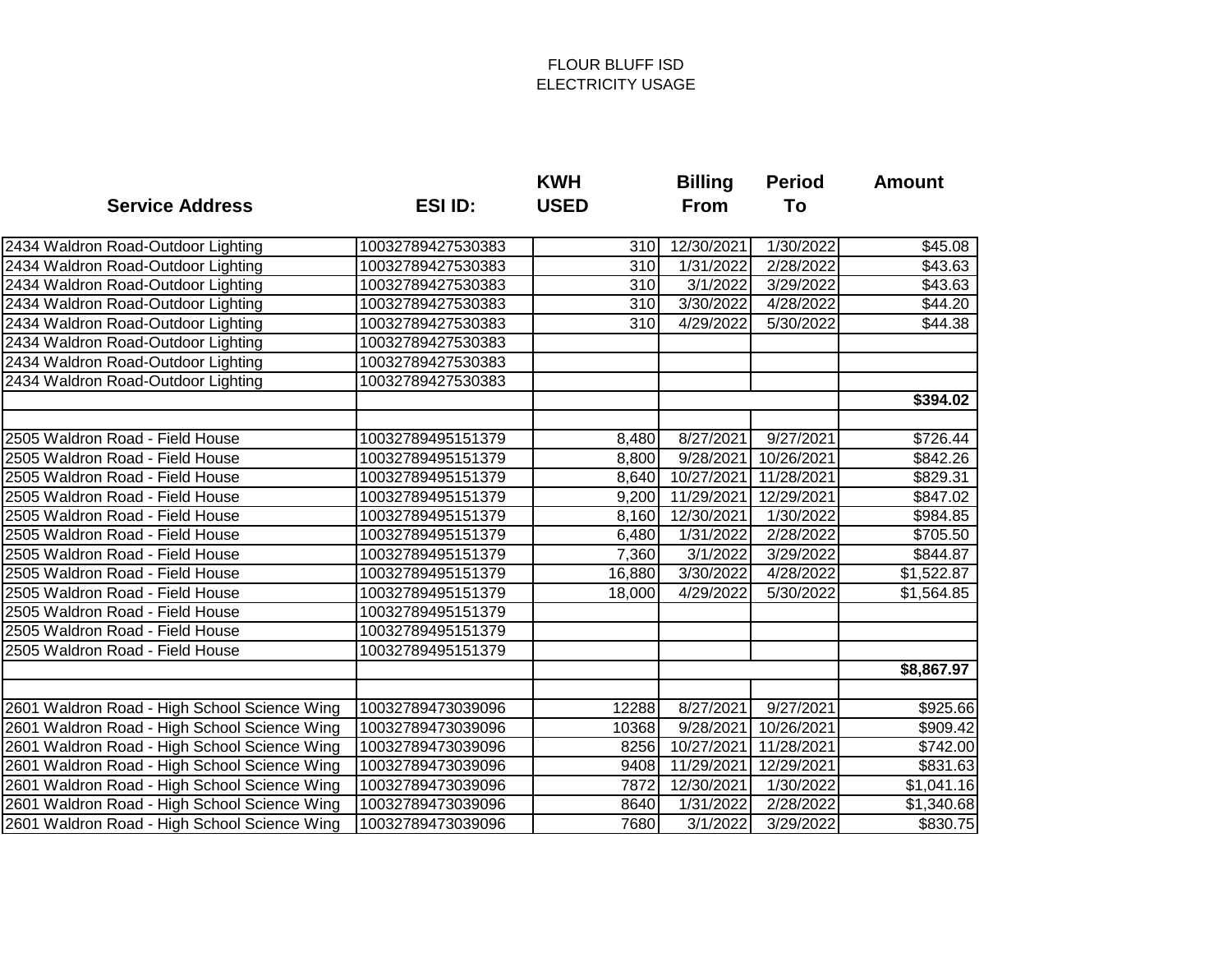|                                              |                   | <b>KWH</b>  | <b>Billing</b>   | <b>Period</b>       | <b>Amount</b>        |
|----------------------------------------------|-------------------|-------------|------------------|---------------------|----------------------|
| <b>Service Address</b>                       | <b>ESI ID:</b>    | <b>USED</b> | <b>From</b>      | To                  |                      |
| 2601 Waldron Road - High School Science Wing | 10032789473039096 | 10752       | 3/30/2022        | 4/28/2022           | $\overline{$}936.75$ |
| 2601 Waldron Road - High School Science Wing | 10032789473039096 | 14592       | 4/29/2022        | 5/30/2022           | \$1,121.95           |
| 2601 Waldron Road - High School Science Wing | 10032789473039096 |             |                  |                     |                      |
| 2601 Waldron Road - High School Science Wing | 10032789473039096 |             |                  |                     |                      |
| 2601 Waldron Road - High School Science Wing | 10032789473039096 |             |                  |                     |                      |
|                                              |                   |             |                  |                     | \$8,680.00           |
|                                              |                   |             |                  |                     |                      |
| 2702 Waldron Road - Natatorium               | 10032789445871157 | 46320       | 8/26/2021        | 9/26/2021           | \$2,807.59           |
| 2702 Waldron Road - Natatorium               | 10032789445871157 | 39360       | 9/27/2021        | 10/25/2021          | \$2,497.14           |
| 2702 Waldron Road - Natatorium               | 10032789445871157 |             | 35040 10/26/2021 | 11/23/2021          | \$2,425.79           |
| 2702 Waldron Road - Natatorium               | 10032789445871157 | 40560       | 11/24/2021       | 12/28/2021          | \$2,614.25           |
| 2702 Waldron Road - Natatorium               | 10032789445871157 | 37200       | 12/29/2021       | 1/27/2022           | \$2,737.55           |
| 2702 Waldron Road - Natatorium               | 10032789445871157 | 38160       | 1/28/2022        | 2/27/2022           | \$2,553.35           |
| 2702 Waldron Road - Natatorium               | 10032789445871157 | 33360       | 2/28/2022        | 3/28/2022           | \$2,286.81           |
| 2702 Waldron Road - Natatorium               | 10032789445871157 | 28320       | 3/29/2022        | $\frac{1}{27/2022}$ | \$2,123.00           |
| 2702 Waldron Road - Natatorium               | 10032789445871157 | 26160       | 4/28/2022        | 5/26/2022           | \$2,145.80           |
| 2702 Waldron Road - Natatorium               | 10032789445871157 |             |                  |                     |                      |
| 2702 Waldron Road - Natatorium               | 10032789445871157 |             |                  |                     |                      |
| 2702 Waldron Road - Natatorium               | 10032789445871157 |             |                  |                     |                      |
|                                              |                   |             |                  |                     | \$22,191.28          |
|                                              |                   |             |                  |                     |                      |
| 737 Purdue Road - Bus Shop                   | 10032789499322610 | 4049        | 8/25/2021        | 9/23/2021           | \$328.93             |
| 737 Purdue Road - Bus Shop                   | 10032789499322610 | 3956        | 9/24/2021        | 10/24/2021          | \$310.90             |
| 737 Purdue Road - Bus Shop                   | 10032789499322610 | 3096        | 10/25/2021       | 11/22/2021          | \$306.25             |
| 737 Purdue Road - Bus Shop                   | 10032789499322610 | 3503        | 11/23/2021       | 12/27/2021          | \$341.82             |
| 737 Purdue Road - Bus Shop                   | 10032789499322610 | 3064        | 12/28/2021       | 1/26/2022           | \$409.75             |
| 737 Purdue Road - Bus Shop                   | 10032789499322610 | 2865        | 1/27/2022        | 2/24/2022           | \$318.04             |
| 737 Purdue Road - Bus Shop                   | 10032789499322610 | 2697        | 2/25/2022        | 3/27/2022           | \$285.76             |
| 737 Purdue Road - Bus Shop                   | 10032789499322610 | 3624        | 3/28/2022        | 4/26/2022           | \$341.58             |
| 737 Purdue Road - Bus Shop                   | 10032789499322610 | 3798        | 4/27/2022        | 5/25/2022           | \$386.15             |